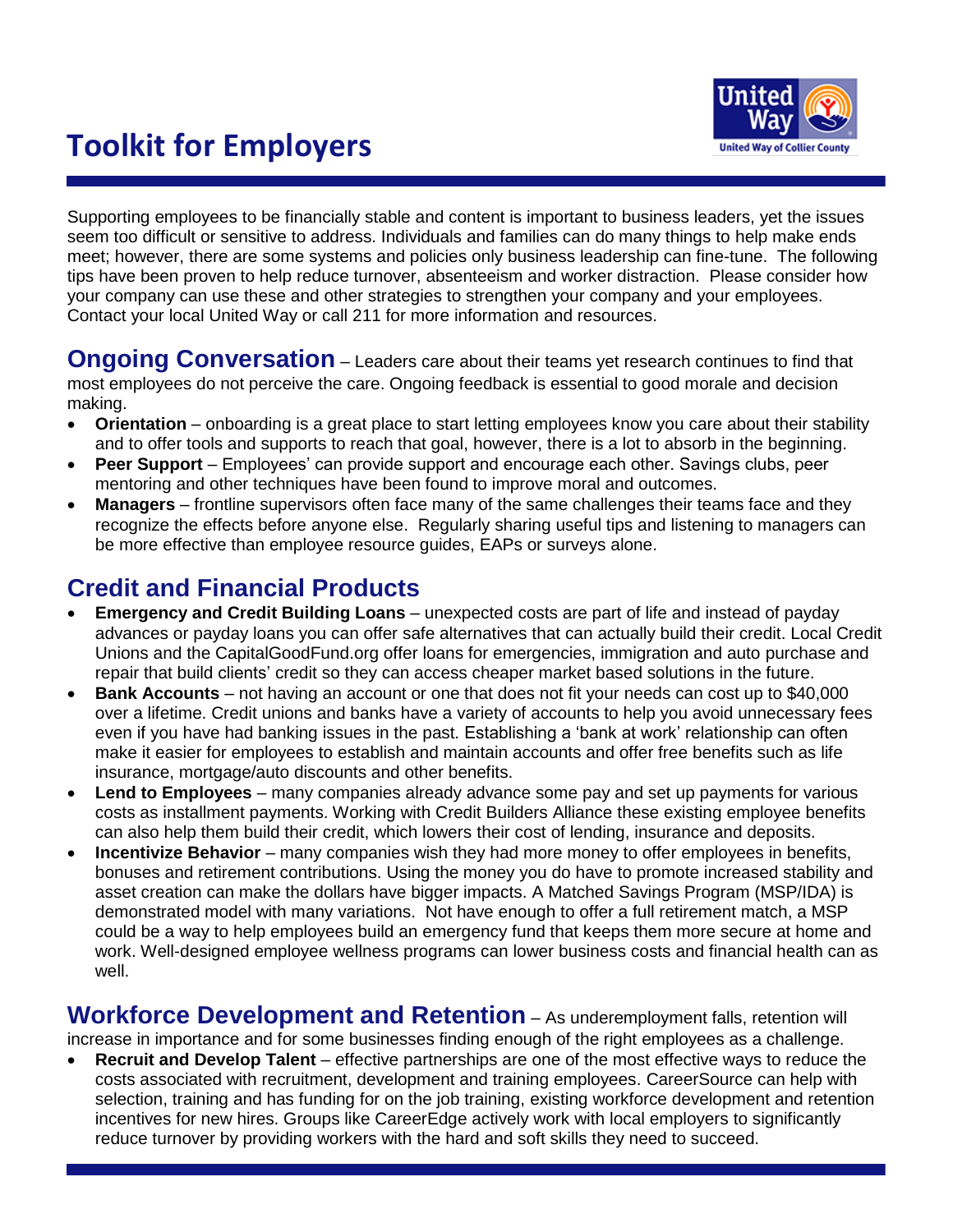- **Tuition Assistance** millions of dollars in Pell Grants and other tuition assistance go unclaimed every year. Employees and their children that have not received the Pell Grant before for free funds to help them pursue a technical certificate or academic degree. A number of partners can help you and your employees navigate the process. Skill development and well-designed education reimbursement programs lead to more productive and loyal workers.
- **401K** retirement programs are often underutilized because employees do not think they can find the dollars to save even with an employer match. Opt-out policies lead to higher participation than traditional opt-in policies and an opt-out policy to use part of a COLA/raise to increase contributions increases savings and stability.

## **Financial Education and Capability**

- **Payday Loans** in tough times some turn to payday lenders but then struggle to pay it off. Non-profit credit counseling agencies can help employees "freeze" the loan so they can pay it off without accruing more fees or harassing phone calls.
- **Financial Education** finances can be complicated but there are many free in person and online resources to help learn the basics, answer specific questions or prepare for big things like buying a home or retirement. Most banks and many non-profits offer free or online options and some can be branded for your company.
- **Financial Coaching** when information is not enough a financial coach can help develop a plan to achieve individual goals and to navigate barriers. Many local non-profits may offer this and phone based support is available by groups like DMCCCorp.org, Credit.org, CapitalGoodFund.org, and ConsumerCredit.com.

**Scheduling** – Workers often struggle with erratic or rigid schedules. The world's most competitive companies of all sizes have found ways to recruit and retain exceptional workers through a variety of flexible scheduling options.

- Part-time employees often have to work multiple jobs to provide for their families. Stable hours, schedules, eliminating on-call shifts and paths to full-time stabilize families and reduce turnover.
- Flexible scheduling and worksites often lead to increased productivity as well as retention of skilled employees that would otherwise have to quit to address other needs in their lives.

**Transportation** – Late or absent workers often lack reliable transportation that meet their needs.

- **Bus Passes** often available at a discount when purchased through employers these are often cost effective yet may not meet every need.
- **Van and Carpooling** employees can organize their own carpool, however, starting a larger and more successful conversation can often be led by an employer. Supporting the development of regional phone trees can help people realize that in case of emergency a colleague could offer a ride. Additionally there are groups around the state that offer many services to make it easier including subsidized vanpooling, emergency rides home, carpool matching services and "schoolpool" for parents with kids.
- **Credit**  bad or no credit increases the cost of insurance and often makes car purchases unaffordable. Supporting credit building can help manage transportation and other life costs.

**Wage and Benefits** – while direct and indirect compensation increases costs for employers, fulltime employment, retirement contributions and healthcare often are key to attracting and retaining talented staff. The following are additional tools to consider.

- **Direct Deposit** while more common providing a financial product or options that fits an employee"s needs can save them money and hassle for HR. Expressing concern and offering support to find and use the right account is affordable and impactful.
- **Paid Time Off** PTO is common for skilled work, however, entry level jobs often lack this basic benefit. The consequence is often higher turnover, present but sick workers and less stable worker families.